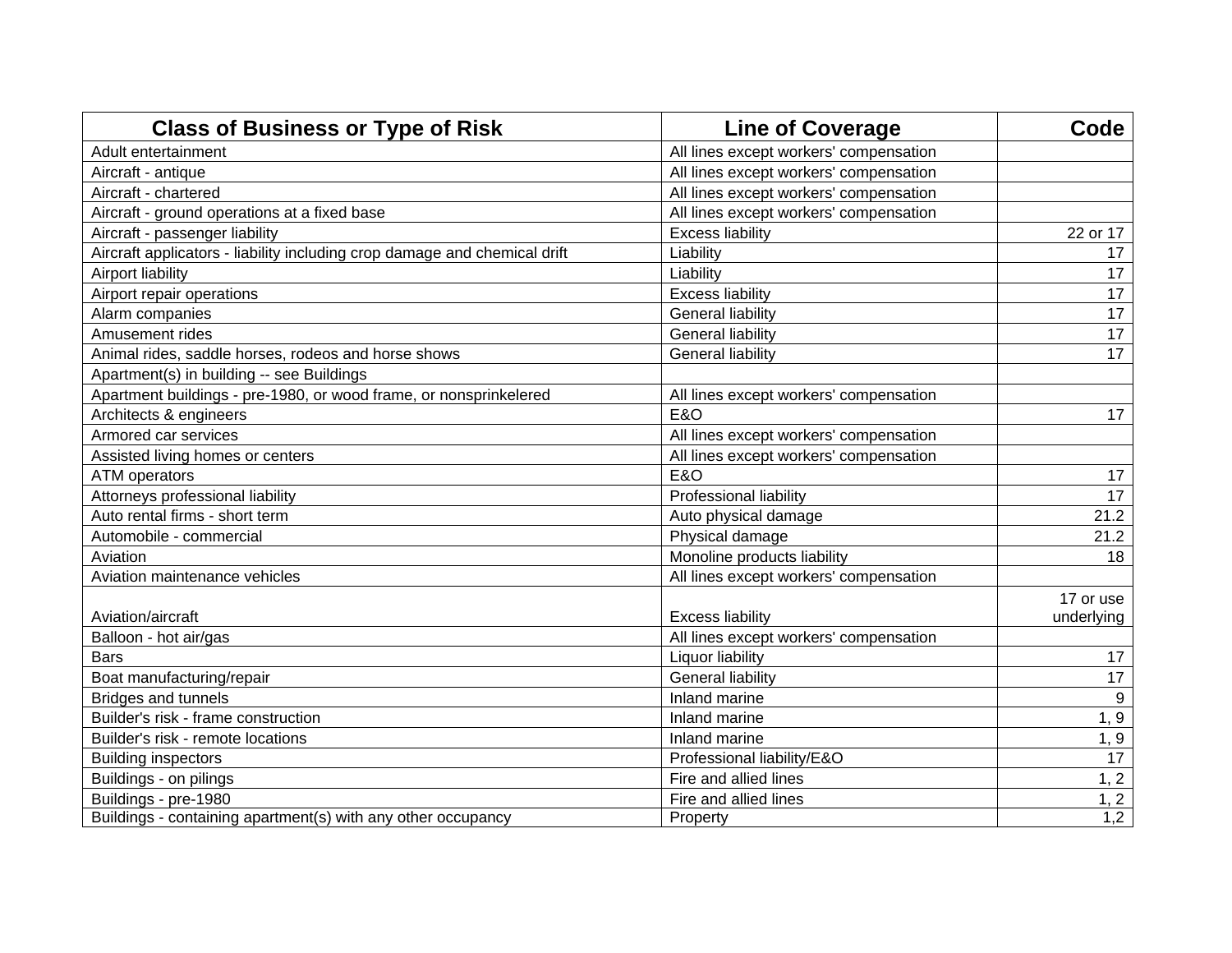| <b>Class of Business or Type of Risk</b>                                   | <b>Line of Coverage</b>                                              | Code                          |
|----------------------------------------------------------------------------|----------------------------------------------------------------------|-------------------------------|
| <b>Business interruption</b>                                               | Monoline                                                             | 2                             |
| Cameras                                                                    | Inland marine                                                        | 9                             |
| Cargo - see Motor truck cargo                                              |                                                                      |                               |
| Churches                                                                   | Abuse & molestation                                                  | 17                            |
| Classic/antique autos                                                      | Auto physical damage                                                 | 21.1                          |
| Coin dealers                                                               | Inland marine                                                        | 9                             |
| Coin-operated devices                                                      | Inland marine                                                        | 9                             |
| Commercial risks<br>Computer programmers                                   | <b>Excess liability</b><br>General liability, professional liability | 17 or use<br>underlying<br>17 |
| Computer repair/service                                                    | <b>General liability</b>                                             | 17                            |
| Construction management                                                    | Professional liability                                               | 17                            |
| Consultants                                                                | General liability, professional liability                            | 17                            |
| <b>Contact lenses</b>                                                      | Inland marine                                                        | 9                             |
| Contractors of the following types:                                        |                                                                      |                               |
| Demolition                                                                 | Liability                                                            | 17                            |
| Environmental                                                              | Liability                                                            | 17                            |
| Fire suppression - including service and sales                             | Liability                                                            | 17                            |
| General                                                                    | Liability                                                            | 17                            |
| Pile driving                                                               | All lines except workers' compensation                               |                               |
| Residential                                                                | Liability                                                            | 17                            |
| Counseling - see Residential counseling services                           |                                                                      |                               |
| <b>CPAs</b>                                                                | <b>E&amp;O</b>                                                       | 17                            |
| Crane rental, with or without operators [see also Riggers liability below] | <b>General liability</b>                                             | 17                            |
| Custodial care - licensed for under 25, which includes:                    | General liability, abuse & molestation                               | 17                            |
| Adult day care centers                                                     |                                                                      |                               |
| Child day care centers                                                     |                                                                      |                               |
| Developmentally disabled                                                   |                                                                      |                               |
| Homes for the aged                                                         |                                                                      |                               |
| In-home day care                                                           |                                                                      |                               |
| Residential care centers                                                   |                                                                      |                               |
| DIC other than earthquake & flood                                          | Inland marine                                                        | 9                             |
| <b>Divers</b>                                                              | <b>General liability</b>                                             | $\overline{17}$               |
| Docks, piers, and wharves - wood frame                                     | Inland marine                                                        | 9                             |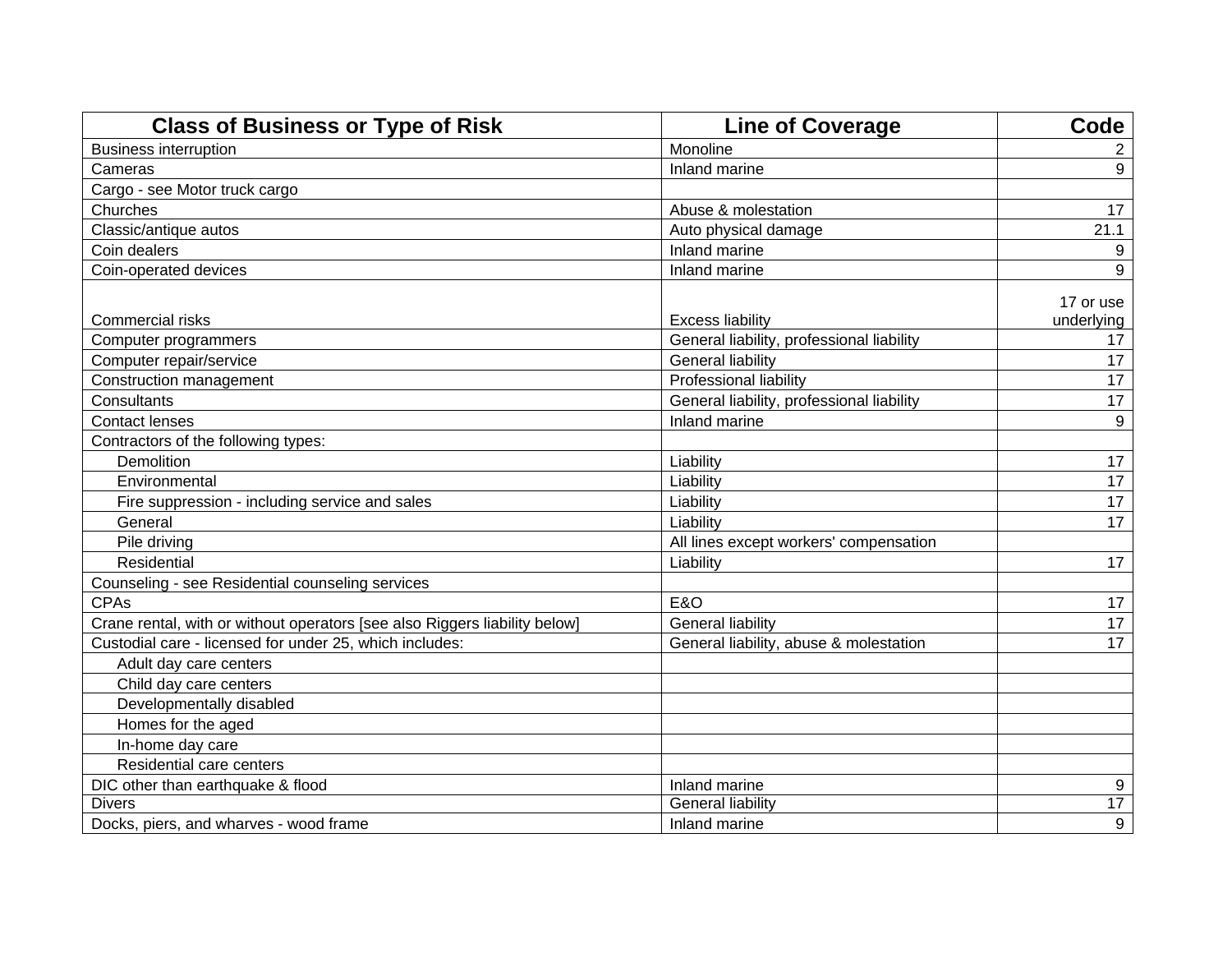| <b>Class of Business or Type of Risk</b>                                      | <b>Line of Coverage</b>                | Code             |
|-------------------------------------------------------------------------------|----------------------------------------|------------------|
| Drought                                                                       | Fire and allied lines                  | $\overline{2}$   |
| Earthquake                                                                    | Monoline (may be combined with flood)  | 12               |
| <b>Employment practices liability</b>                                         | Monoline liability                     | 17               |
| Environmental consulting                                                      | Professional liability                 | 17               |
| Environmental impairment                                                      | Liability                              | 17               |
|                                                                               |                                        | 17 or use        |
| Excess coverage - personal or commercial                                      | <b>Excess liability</b>                | underlying       |
| Explosion                                                                     | Monoline liability                     | 17               |
| Explosive manufacturing, storage, or sales                                    | General liability, fire & allied lines | 17               |
| Exterminators - pest control                                                  | <b>General liability</b>               | 17               |
| Financial advisors                                                            | Professional liability                 | 17               |
| Fine arts                                                                     | Inland marine                          | $\boldsymbol{9}$ |
| Fire extinguisher sales/service                                               | <b>General liability</b>               | 17               |
| Fire suppression contractors                                                  | Professional liability                 | 17               |
| Flood                                                                         | Monoline (may be combined with quake)  | 23               |
| Food-borne illness                                                            | <b>General liability</b>               | 17               |
| Furs                                                                          | Inland marine                          | 9                |
| Garage - auto repair (Hazard II)                                              | Liability on garage form               | 19.4             |
| Garage keepers legal liability                                                | <b>GKLL</b>                            | 19.4             |
| Gold mines                                                                    | Crime                                  | 2,33             |
| Greenhouses                                                                   | Fire and allied lines (wind & hail)    | $\overline{2}$   |
| Guide, lodge, or outfitter - airstrips                                        | All lines except workers' compensation |                  |
| Guides, lodges, or outfitters - aircraft hull or liability                    | Liability & hull                       | 22               |
| Guides, outfitters, or lodges - remote                                        | <b>General liability</b>               | 17               |
| Habitational (see also Buildings)                                             | Fire and allied lines                  | 1, 2             |
| Hanger keepers                                                                | Monoline liability                     | 17               |
| Hay in the open or barns - when value exceeds \$25,000 in each stack or barn. | Fire and allied lines                  | 1, 2             |
| Hazardous materials hauling                                                   | All lines except workers' compensation |                  |
| Helicopters                                                                   | All lines except workers' compensation |                  |
| Hired & nonowned auto                                                         | Monoline                               | 19.4             |
| Home health care                                                              | Liability                              | 17               |
| Homeowners - valued at \$2 million or higher                                  | Homeowners                             | 4                |
| Homeowners - with past losses                                                 | Homeowners                             | 4                |
| In-home bed and breakfast                                                     | <b>General liability</b>               | 17               |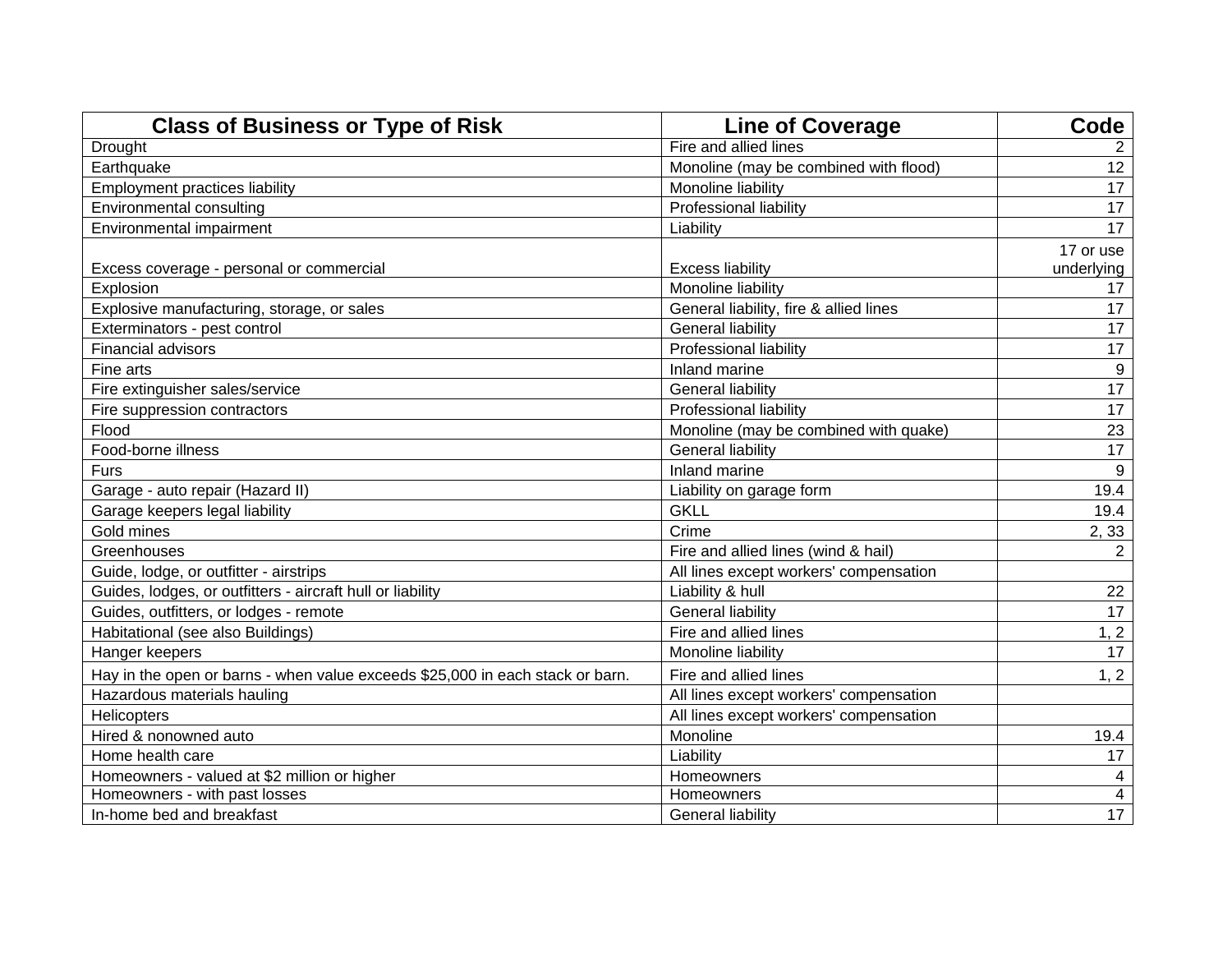| <b>Class of Business or Type of Risk</b>                   | <b>Line of Coverage</b>                        | Code         |
|------------------------------------------------------------|------------------------------------------------|--------------|
| In-home day care                                           | <b>General liability</b>                       | 17           |
| Internet services                                          | <b>E&amp;O</b>                                 | 17           |
| Jewelry                                                    | Inland marine                                  | 9            |
| Kidnap/ransom                                              | Crime                                          | 33           |
| Leased motor homes                                         | Auto physical damage                           | 21.2         |
| Liquor liability                                           | Monoline liability                             | 17           |
| Luxury autos                                               | Auto physical damage                           | 21.1         |
| Managed care                                               | Professional liability/E&O                     | 17           |
| Marine, ocean                                              | Monoline P&I                                   | 8            |
| Marine surveyors                                           | General liability, professional liability      | 17           |
| Medical malpractice                                        | Liability                                      | 11           |
| Mining                                                     | <b>General liability</b>                       | 17           |
| Mold consultants                                           | Liability                                      | 17           |
| Mortgage protection/impairment                             | <b>General liability</b>                       | 17           |
| Motor truck cargo - values \$100,000 or more               | Inland marine                                  | 9            |
| Motor truck cargo - haul road or trans Canada              | Inland marine                                  | 9            |
| Motor truck cargo - contractors equipment or perishables   | Inland marine                                  | 9            |
| New ventures - less than three years experience            | General liability, professional, D&O           | 17           |
| Nonprofit - financially distressed                         | Professional liability, D&O                    | 17           |
| Nonprofit - public media                                   | Professional liability, D&O                    | 17           |
| Nursing homes                                              | <b>General liability</b>                       | 17           |
| Ocean marine                                               | Monoline P&I                                   | 8            |
| Oil or gas field services                                  | <b>General liability</b>                       | 17           |
| Oil pipeline and offshore loading facility                 | Package (GL incl. pollution, property), excess | 5.1, 5.2, 17 |
| P&I -- see Ocean marine                                    |                                                |              |
| Personal lines                                             | <b>Excess liability</b>                        | 17           |
| Plastic manufacturers and sales                            | Fire and allied lines                          | 1, 2         |
| Police professional liability                              | Professional liability                         | 17           |
| Police protective liability- false arrest, personal injury | Monoline liability                             | 17           |
| Pollution/contamination                                    | Monoline liability                             | 17           |
| Polyurethane-insulated buildings                           | Fire and allied lines                          | 1, 2         |
| Products and completed operations                          | Monoline liability                             | 17           |
| Property management                                        | Professional liability                         | 17           |
| Public officials                                           | Professional liability                         | 17           |